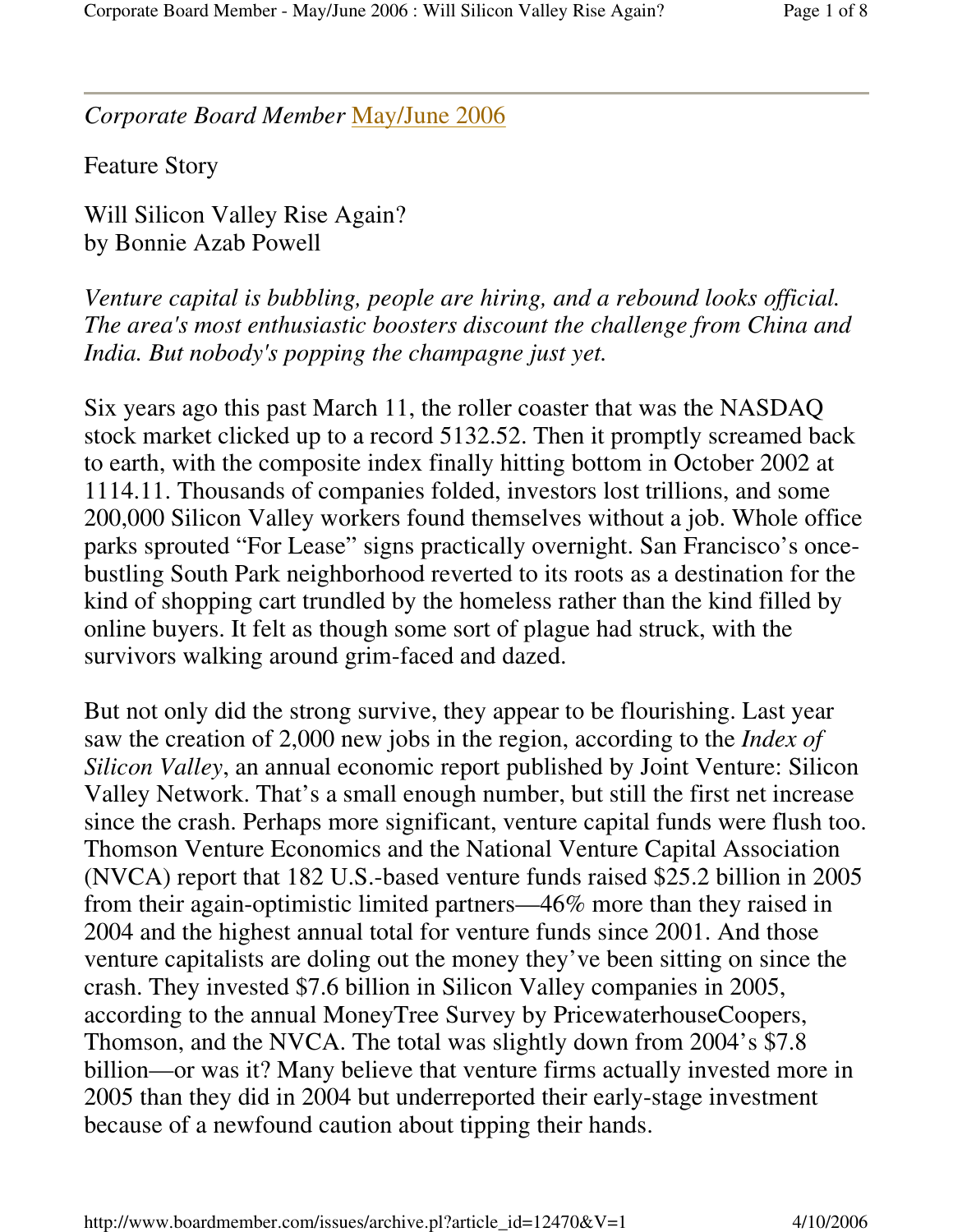In Silicon Valley, even getting out of the basement is progress. "We've returned to pre-boom levels," says Russell Hancock, president and CEO of Joint Venture, a consortium of business, government, academic, and other leaders in Silicon Valley. "In terms of any of the indicators, like venture funding, R&D patents, market performance, and job generation, it feels like we're at last back to normal, doing what we do best—starting new companies and innovating new products."

The rebound doesn't have the digerati singing in the streets, however, and for good reason. No one wants to be too cocksure that it will last. Even superbooster Hancock warns, "We shouldn't be going around popping any champagne corks." Others are downright pessimistic. "American dominance in the world of technology has ended," warns Michael Moritz, the Sequoia Capital partner lauded as Silicon Valley's top dealmaker for his prescient investments in Yahoo, PayPal, and Google. "Most people in the U.S. have yet to come to grips with this, but the mantle has passed to other countries—India, China, and Eastern Europe, all places where complacency and entitlement have not taken root."

Sequoia and other top-tier Valley venture firms are hedging their bets by launching China-focused funds. Sequoia Capital China attracted \$200 million late last year for investments, while a joint venture of International Data Group and Accel Partners raised \$150 million from limited partners eager to invest in China. Draper Fisher Jurvetson, which already has offices and investor partners in Beijing and Shanghai, is raising a \$200 million fund earmarked for start-ups in India.

Not everyone fears that Silicon Valley is about to take a back seat to Bangalore and Shanghai. On the contrary, says AnnaLee Saxenian, author of three books about the region, including 1994's *Regional Advantage: Culture and Competition in Silicon Valley and Route 128*, a seminal study of the strengths that put Silicon Valley out in front of other places. "Silicon Valley has a 50-year head start, but it has more than this—it has a depth of talent and experience and know-how that doesn't exist anywhere else in the world because of that head start," says Saxenian, the dean of UC Berkeley's School of Information Management and Systems and a professor in the department of city and regional planning. "I've spent a lot of time in India and China and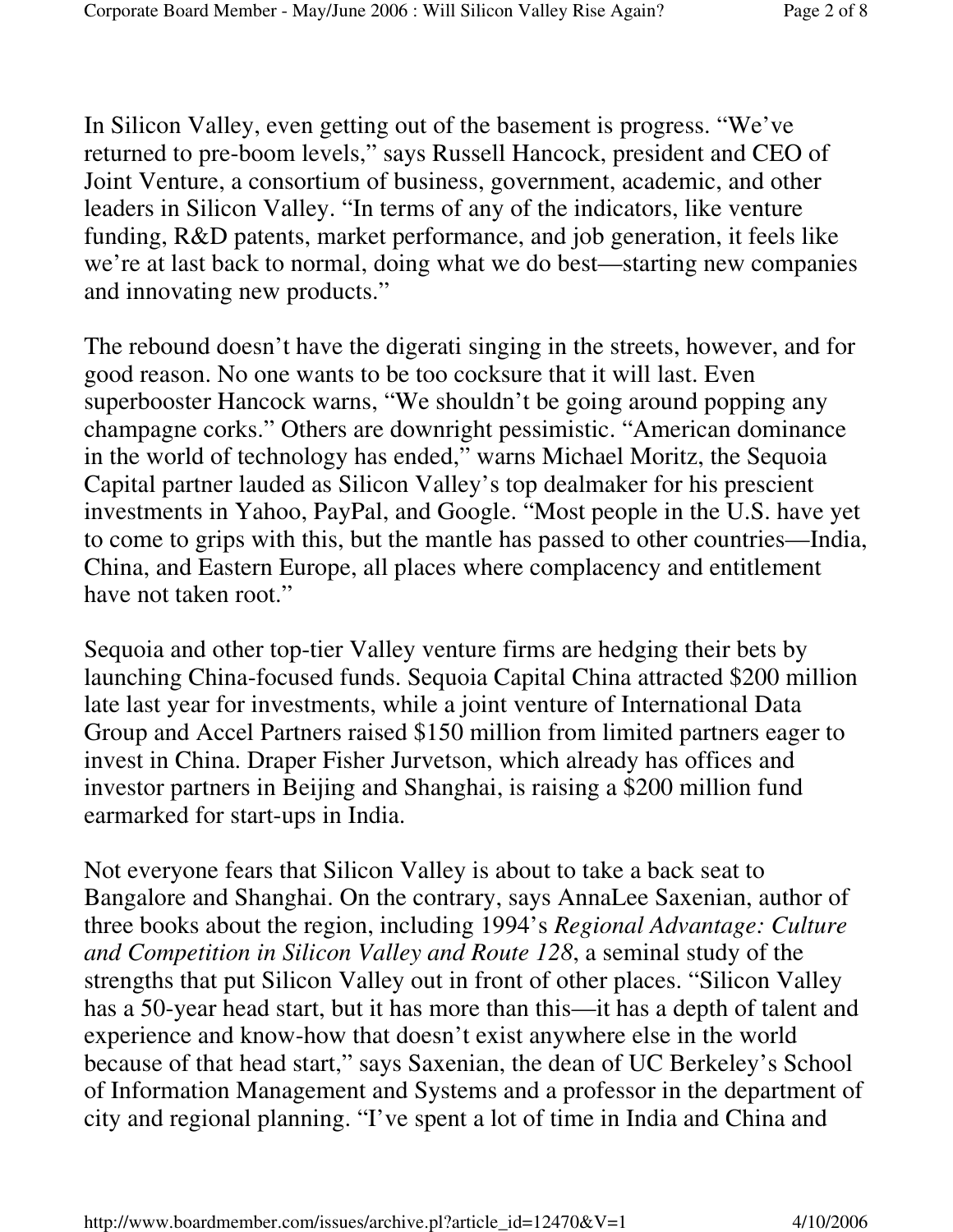elsewhere, and while they're very good at what they do, Silicon Valley's startup infrastructure—the attitude toward risk-taking, the circulation of ideas, the speed with which you can start a company and get it moving fast—remains unsurpassed."

The best indicator that Silicon Valley is once again open for business is the amount of venture capital being put to work funding companies. The \$7.6 billion invested there in 2005 represented more than a third of the \$21.7 billion that venture funders dispensed to all U.S. companies, according to the MoneyTree Survey. That's a mere fraction of the \$104.7 billion that went into start-ups in 2000, but back then many a Fortune 500 company had launched a venture arm and even dentists were dabbling in seed investing. Last year's total is the second annual increase in a row.

Silicon Valley's 35.2% share compared with 12.1% for the next-closest region, New England. (MoneyTree's Silicon Valley includes San Francisco and other Bay Area cities, while the *Index of Silicon Valley*'s does not.) By contrast, the Indian Venture Capital Association estimates that funding of Indian companies totaled \$1.3 billion. Venture firms invested \$1.1 billion in Chinese companies in 2005, according to Zero2ipo, a research and advisory company based in Beijing.

Rivalry abroad isn't necessarily a bad thing. "Competition only brings out the best, and it's only good news for us if China prospers as a greater market for Valley innovation," contends Joint Venture's Russell Hancock. While some programming and development jobs have moved to India, the fact that in 2005 the average Valley salary increased 2.7% from 2004 levels, to \$69,455, tells him that the region has retained creative, higher-paid jobs in fields like industrial design. "Yes, our companies are offshoring and outsourcing," he says, "but we're also seeing them set up global distribution and supply chains." Saxenian agrees, saying that the Valley's economy has changed radically over the last decade. "It's much more deeply connected globally, to India, China, and Taiwan and to other parts of the world," she notes.

Increasingly common are "Valley" companies like UPEK Inc., a start-up that makes such biometric-authentication equipment as a fingerprint scanner used as a security device for ThinkPads and other notebook computers. The design and programming operations are split between the Bay Area and the Czech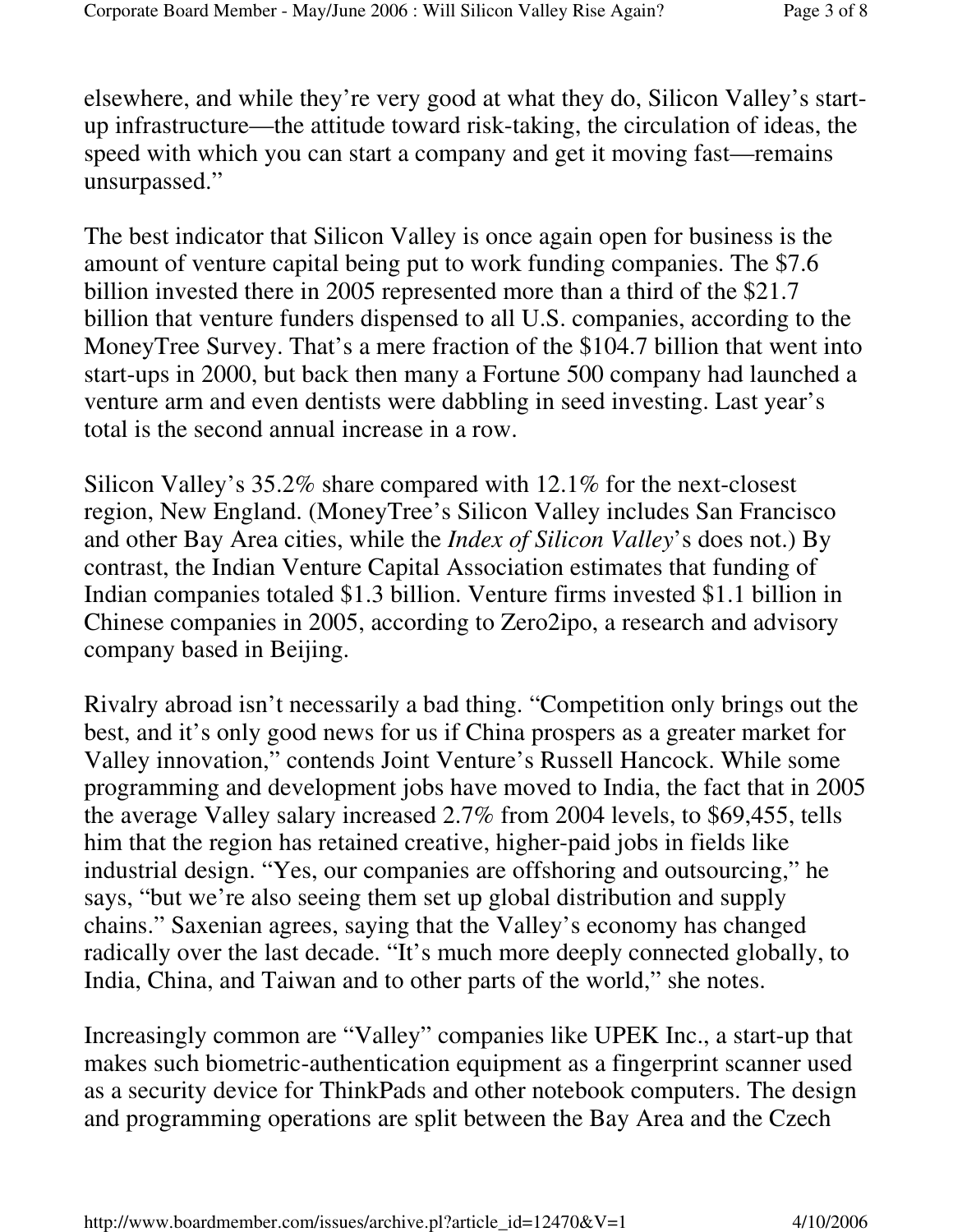Republic—it was originally spun off from a Swiss company. Production and sales are in Asia, the better to serve Lenovo, the Chinese manufacturer that bought IBM's laptop business.

Spending more time abroad isn't the only change in how venture capitalists do their stuff. They're also investing more in later-stage companies than they have in past years, and for good reason. Early-stage enterprises simply aren't likely to pay the dividends that they once did. "Early-stage is still a terrible place for entrepreneurs to raise money," says Ian Sobieski, founder and managing director of the Band of Angels Fund, a \$50 million venture fund that seems to like terrible places. It invests small amounts—usually around \$300,000—in fledgling start-ups. "Most VCs have abandoned seed-stage investing," says Sobieski. "We have very little competition."

The young companies that get funded generally have left the crib and started to toddle. Take Ugobe Inc., a robotic-toy company based in the Bay Area that makes an extremely lifelike animatronic dinosaur. Its co-founders are two 40 something software whizzes: Caleb Chung, the brains behind the bestselling interactive Furby toy, and Ted Cohn, a veteran of Apple Computer. By the time Ugobe sought outside funding, it had already developed a full-scale prototype, lined up agreements with a Chinese manufacturer, and generated strong interest from U.S. and Chinese retailers—bagging as much as \$18 million in preorders.

Ugobe exemplifies the resourcefulness necessary to attract seed investors these days. "Before they can even raise any money from us, entrepreneurs have to figure out a way to get to milestones that they used not to have to dream of," Sobieski says. "The capital markets are less friendly to investing with people with just an idea," which was commonplace in the days before the technology crash. The Band of Angels joined Chinese venture capitalists to put \$2.5 million into Ugobe in mid-2005.

The biggest increase in early-stage investing—ready for some whiplash? went to Internet-specific start-ups: 161 received \$840 million last year, according to the MoneyTree Survey, up 89% from 2004, when \$443 million went to 96 companies. Around the Valley, the already tiresome moniker "Web 2.0" is used to refer to these second-generation Internet companies, many of which seek to help Web users filter the mass of online content being produced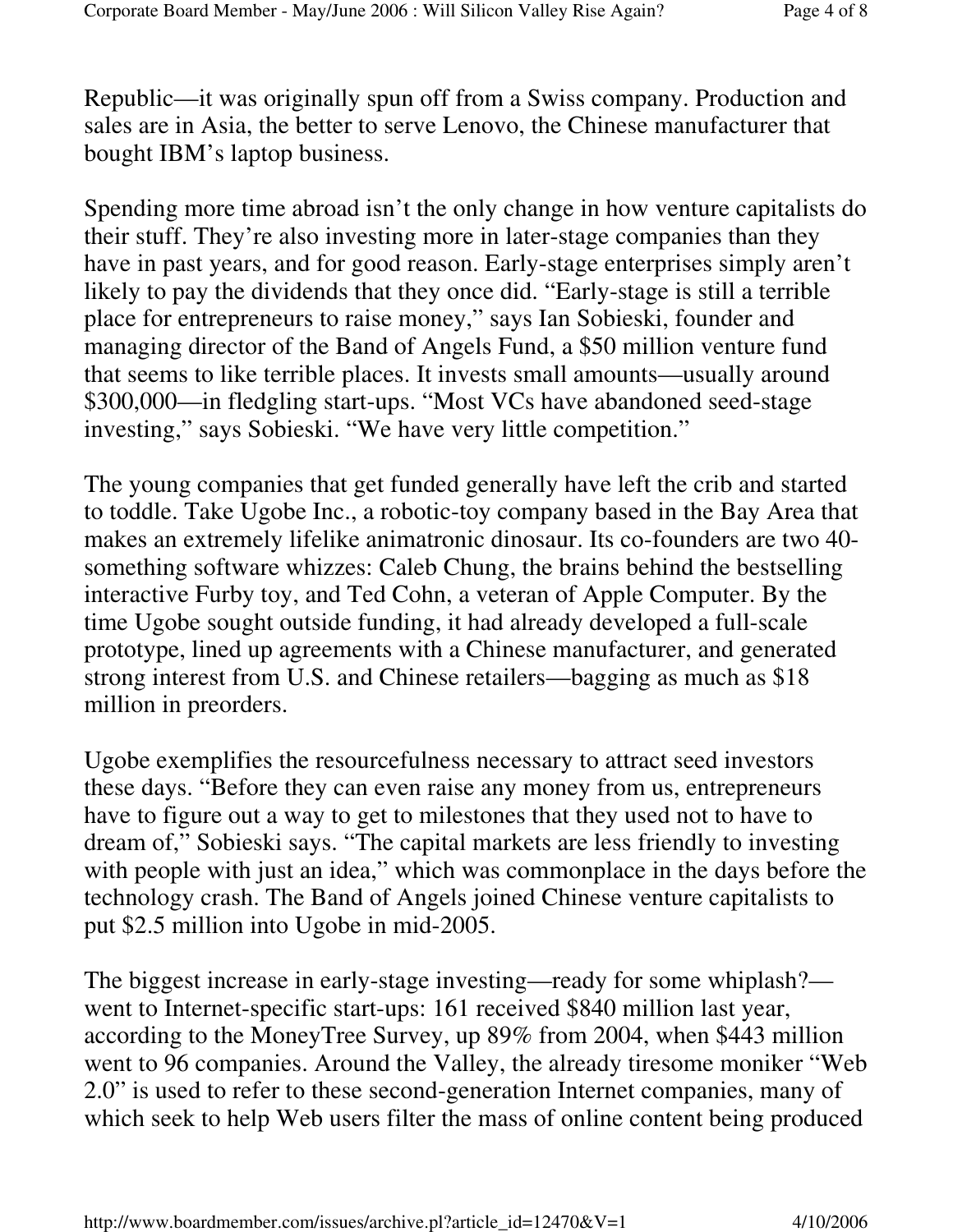today. Web 2.0 companies include Facebook, an ad-funded community website for college students, which raised \$12.7 million in April 2005. Another, PodShow, a site that helps users share homemade radio programs, raised just under \$9 million in August. Meebo, which operates a site that aggregates the most popular instant-messaging programs, was the object of a bidding war among venture capitalists. Sequoia Capital eventually won the right to invest in it, valuing Meebo at a rumored preinvestment price of \$10 million.

The other sector collecting heavy Valley buzz is biotechnology. So far the expected surge in investment resulting from the passage of California's Proposition 71, which allocates \$3 billion to state funding of stem-cell research, hasn't materialized. Nevertheless, the MoneyTree Survey's lifesciences sector, comprising the biotechnology and medical-devices industries, reached a five-year high in 2005, with \$6 billion doled out to start-ups—an amount that accounted for 28% of all venture capital investment.

Could biotech be the engine of another boom? "I don't think the sector is overhyped," says Russell Hancock, although he notes that product development is notoriously capital-intensive and fraught with landmines along the difficult path to approval by the Food and Drug Administration. He believes that Silicon Valley's future dominance of the sector could be derailed only if the federal government fails to get on board. "It's ours to lose. Right now we have more assets than anyone else—the labs, the top research universities, the funding, and the way we connect those institutions with more informal entrepreneurial activity," he argues. "The federal government has to be a player here. In previous waves of innovation, that wasn't the case. When Jerry Yang was in his Stanford dorm room starting Yahoo, he didn't have to court the government to get clinical trials approved or lobby for research dollars."

The federal government aside, the biggest roadblock to the Valley's recovery is the unfriendly market for initial public offerings of technology companies. Last year there were only 56 venture-backed IPOs, compared with 93 in 2004—still far below 2000's peak of 264. The hottest debut was that of Baidu.com, a Chinese search company whose shares shot up more than 350% on its first day of trading on the NASDAQ. Baidu.com was touted as the Google of China, and its giant first-day pop was attributed to investors who'd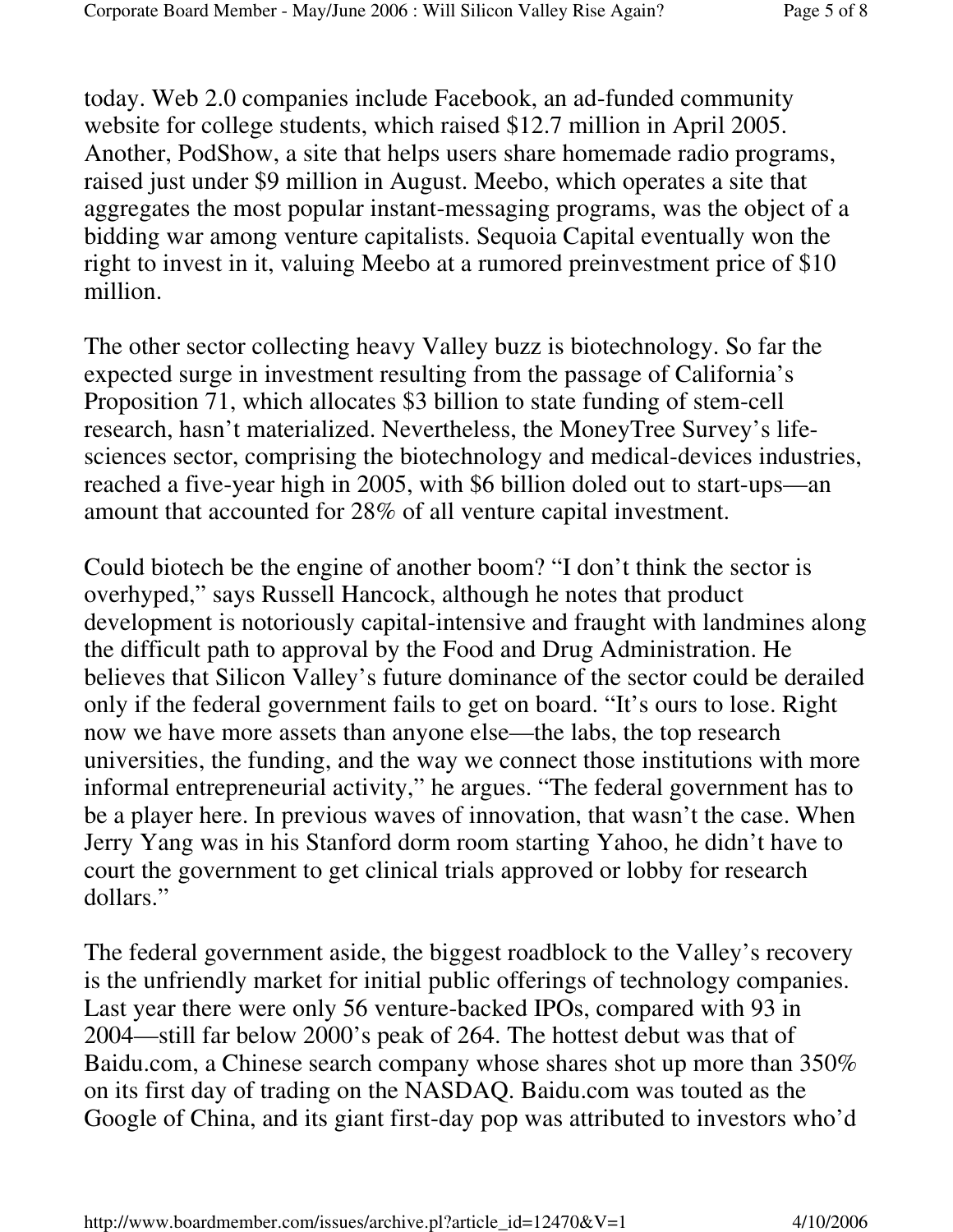felt left out of the Google IPO juggernaut. (Although Google's shares slid earlier this year, they were still trading at around \$365 in early March, comfortably up from their August 2004 offering price of \$85.)

But Baidu is no Google. Where the Mountain View, California, search company had billions in revenues and several profitable quarters behind it before it went public, Baidu took in revenues of only \$13.4 million in 2004, with \$30 million expected for 2005. Stock analysts, still flinching from accusations that they turned a blind eye to the ephemerality of the first wave of dot-coms, swiftly set the record straight. Several top analysts—including Piper Jaffray's Safa Rashtchy, who has famously predicted that Google shares could hit \$600 in 2006—rated Baidu "underperform," a tacit command to sell. The company's shares promptly cratered and were trading at about \$50 in early March, compared with their opening-day close of nearly \$123.

Baidu was something of an exception among recent IPOs, however. Most were more akin to iRobot Corp. The 16-year-old Massachusetts company which designs robots for military and commercial uses, including the Roomba floor vacuum sold in Sharper Image catalogs—had a \$103.2 million IPO on November 8, with a first-day gain of 42%. In early March, shares of iRobot were trading at approximately \$27, about where they started.

Observers are divided on whether to attribute the lackluster IPO market to the high bar set by investors or to the possibility that candidates are turned off by Sarbanes-Oxley restrictions. Technorati in general are sour on the reform law, in no small part because of what they see as overly onerous reporting requirements. Mark Heesen, president of the NVCA, recently said in a statement, "For the IPO market to improve, we need relief from certain hurdles associated with the Sarbanes-Oxley Act." He declined to comment further, but venture capitalist Bob Pavey, a Cleveland-based general partner at Morgenthaler Ventures and a former chairman of the NVCA, spells out what not getting relief might mean. "Unless the SEC figures out how anti-growth and anti-jobs the impact of Sarbanes-Oxley is on young growth companies considering an IPO, we will see U.S. venture-backed companies doing what until now has been unthinkable: going public on foreign stock exchanges like the Toronto Exchange or [the London Stock Exchange's] AIM."

Ian Sobieski of the Band of Angels, who is also a fellow of UC Berkeley's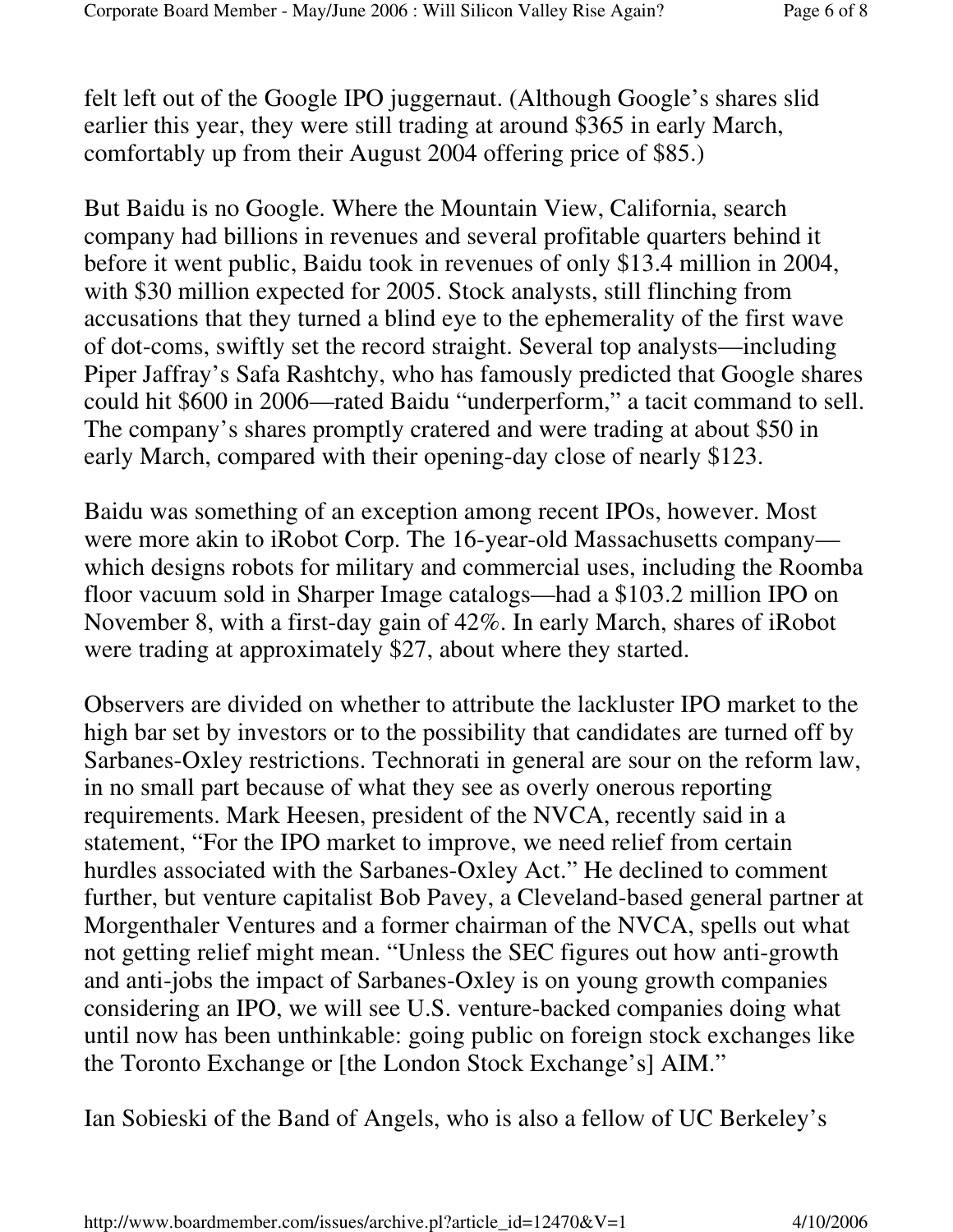Center for Entrepreneurship & Technology, puts the same concern differently. If Sarbanes-Oxley is not amended to lessen the onus of compliance for young companies—one estimate places the average annual cost for corporations with revenues of less than \$1 billion at \$3.4 million—"you could see a real chill on the way the financial food chain supplies capital to start-ups," he warns. "Fewer exits [the chance to cash out] means smaller returns. LPs [limited partners] will decrease their allocation to venture funds, the amount of money to entrepreneurs will decrease, and that means less innovation."

Meanwhile, Michael Moritz of Sequoia is happy to reprise his pessimist role. "It is more difficult and less appealing to become a public company," he says. "The impatience of public investors, coupled with the McCarthyite hunt for demons in every corporate nook, makes it far more appealing to sell companies than to withstand the scorn, scrutiny, and suspicion of triggerhappy shareholders who rent rather than own."

Indeed, far more high-profile venture-backed technology companies have been acquired than taken public in the past few years. Rupert Murdoch's News Corp. paid an eyebrow-raising \$580 million for MySpace.com, a wildly popular social-networking site, last year. (For more on MySpace, see "Now Consider the Home Front"on the next page.) Also in 2005, Web auctioneer eBay bought Skype.com, a Luxembourg-based voice-over-IP Internet phone company, for \$2.6 billion, making members of Silicon Valley's Draper Fisher Jurvetson venture capital firm, which had paid around \$19 million for a 10% stake in Skype, a bunch of very happy investors. (DFJ hit two home runs last year, having also owned 28% of pre-IPO Baidu through an affiliate.) Scores of smaller acquisitions abound. Yahoo, for example, bought the online photosharing site Flickr for a rumored \$35 million, and rival Google snapped up Urchin, a Web-analytics software company, for an amount thought to be similar.

In January Microsoft acquired Seadragon Software, a Seattle search-software developer that the Band of Angels had invested in. While the terms of the deal were not disclosed, Sobieski hints that the group's payout more than tripled its investment. He's happy about that, but it's a far cry from the 100-times multiples enjoyed by investors whose companies went public in the boom days.